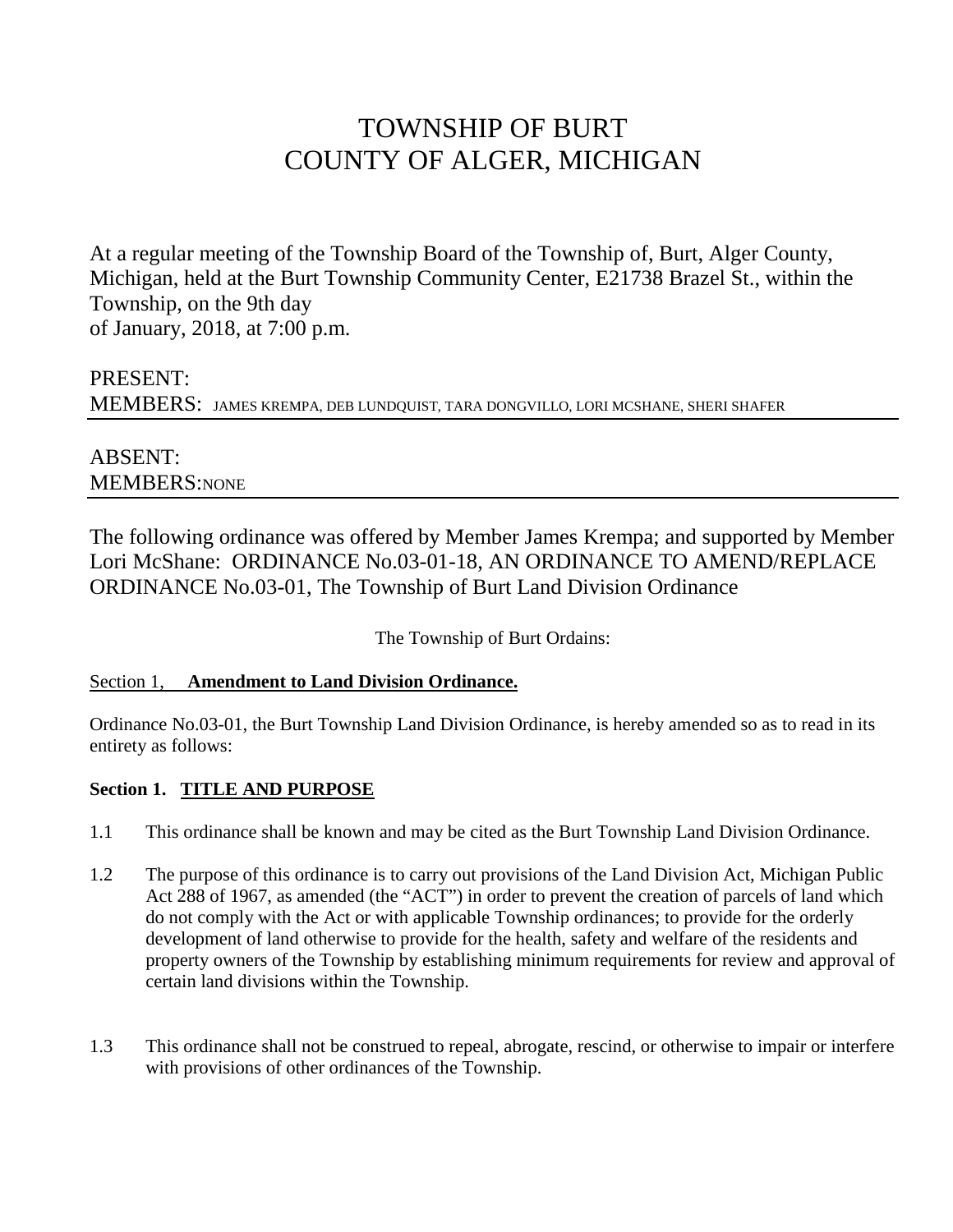#### **Section 2: DEFINITIONS**

- 2.1 Certain words and phrases used in this Ordinance shall have the meaning stated in this section. Other words and phrases, if defined by the Act, shall have the meanings stated in the Act.
- 2.2 "Administrator" or "Land Division Administrator" means the Township Zoning Administrator or such other person as may be designated by the Township Board to serve as Land Division Administrator.
- 2.3 "Division" or "land division" means the partitioning or splitting of a parcel or tract of land by the proprietor thereof or by his or her heirs, executors, administrators, legal representatives, successors or assigns for the purpose of sale, or lease of more than one year, or of building development that results in one or more parcels of less than 40 acres or the equivalent (as defined in the Act), and that satisfies the requirements of Sections 108 and 109 of the Act. Division does not include a property transfer between two or more adjacent parcels, if the land taken from the one parcel is added to an adjacent parcel.
- 2.4 "Exempt split" means the partitioning or splitting of a parcel or tract of land by the proprietor thereof or by his or her heirs, executors, administrators, legal representatives, successors or assigns that does not result in one or more parcels of less than 40 acres or the equivalent.
- 2.5 "Parcel" means a contiguous area of land which can be described as stated in Section 102(g) of the Act.
- 2.6 "Parent parcel" or "parent tract" means a parcel or tract, respectively, lawfully in existence on March 31, 1997.
- 2.7 "Private Road" means a private road which complies with the requirements of the Township Zoning ordinance or the Township private road ordinance, whichever is applicable.
- 2.8 "Road Authority" means the governmental authority having jurisdiction of a public road or public street.
- 2.9 "Resulting Parcel(s)" means one or more parcels which result from a land division.
- 2.10 "Tract" means two or more parcels that share a common property line and are under the same ownership.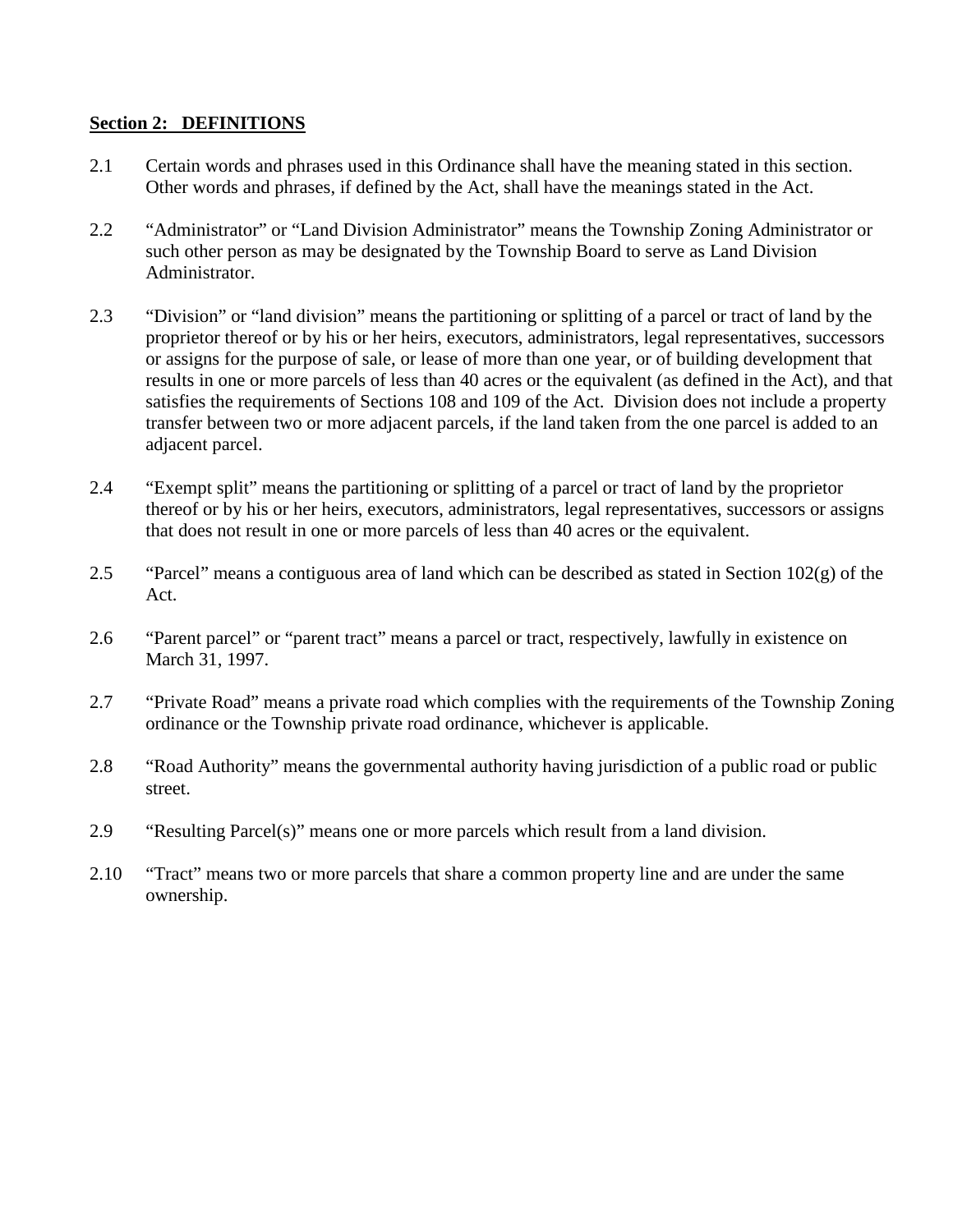#### **Section 3: LAND DIVISION APPROVAL REQUIRED**

Any division of land, including any partitioning or splitting of land within the Township which requires the approval of the Township in order to qualify as a land division under the Act shall satisfy the requirements of Sections 4, 5, and 7, and the other applicable provisions of this ordinance.

#### **Section 4: APPLICATION FOR LAND DIVISION APPROVAL**

- 4.1 A proposed land division shall be filed with the Administrator and shall include the following:
	- a. A completed application, on such written form as the Township may provide, including any exhibits described therein.
	- b. Proof of an ownership interest in the land which is the subject of the proposed division, or written consent to the application, signed by the owner of such land.
	- c. A land title search, abstract of title, or other evidence of land title acceptable to the Administrator which is sufficient to establish that the parent parcel or parent tract of the land which is the subject of the proposed division was lawfully in existence on March 31, 1997.
	- d. A copy of each deed or other instrument of conveyance which contains the statement required by the Section 109(3) of the Act concerning the right to make further divisions.
	- e. A tentative parcel map showing the parent parcel or parent tract which is the subject of the application, and the area, parcel lines, public utility easements, and the manner of proposed access for each resulting parcel. The tentative parcel map, including the resulting parcels, shall be accurately and clearly drawn to scale. A tentative parcel map shall include:
		- 1. Date, north arrow, scale, and the name of the person or firm responsible for the preparation of the tentative parcel map.
		- 2. Proposed boundary lines and the dimensions of each parcel.
		- 3. An adequate and accurate legal description of each resulting parcel.
		- 4. A drawing or written description of all previous land division from the same parent parcel or parent tract, identifying the number, area, and date of such divisions.
		- 5. The location, dimensions, and nature of proposed ingress to and egress from any existing public or private streets.
		- 6. The location of any public or private street, driveway, or utility easement to be located within any resulting parcel. Copies of the instruments describing and granting such easements shall be submitted with the application.
		- 7. If a resulting parcel is a development site (as defined in the Act), the location of all public utility easements serving the parcel; and
		- 8. The Administrator may accept a tentative parcel map that does not meet each of the standards contained herein if the Administrator is able to determine that the application qualifies for approval based on the information submitted.
	- f. Other information reasonably required by the Administrator in order to determine whether the proposed land division qualifies for approval.
	- g. Payment of the application fee and other applicable fees and charges to cover the costs of review of the application and administration of this ordinance and the ACT established by resolution of the Township Board.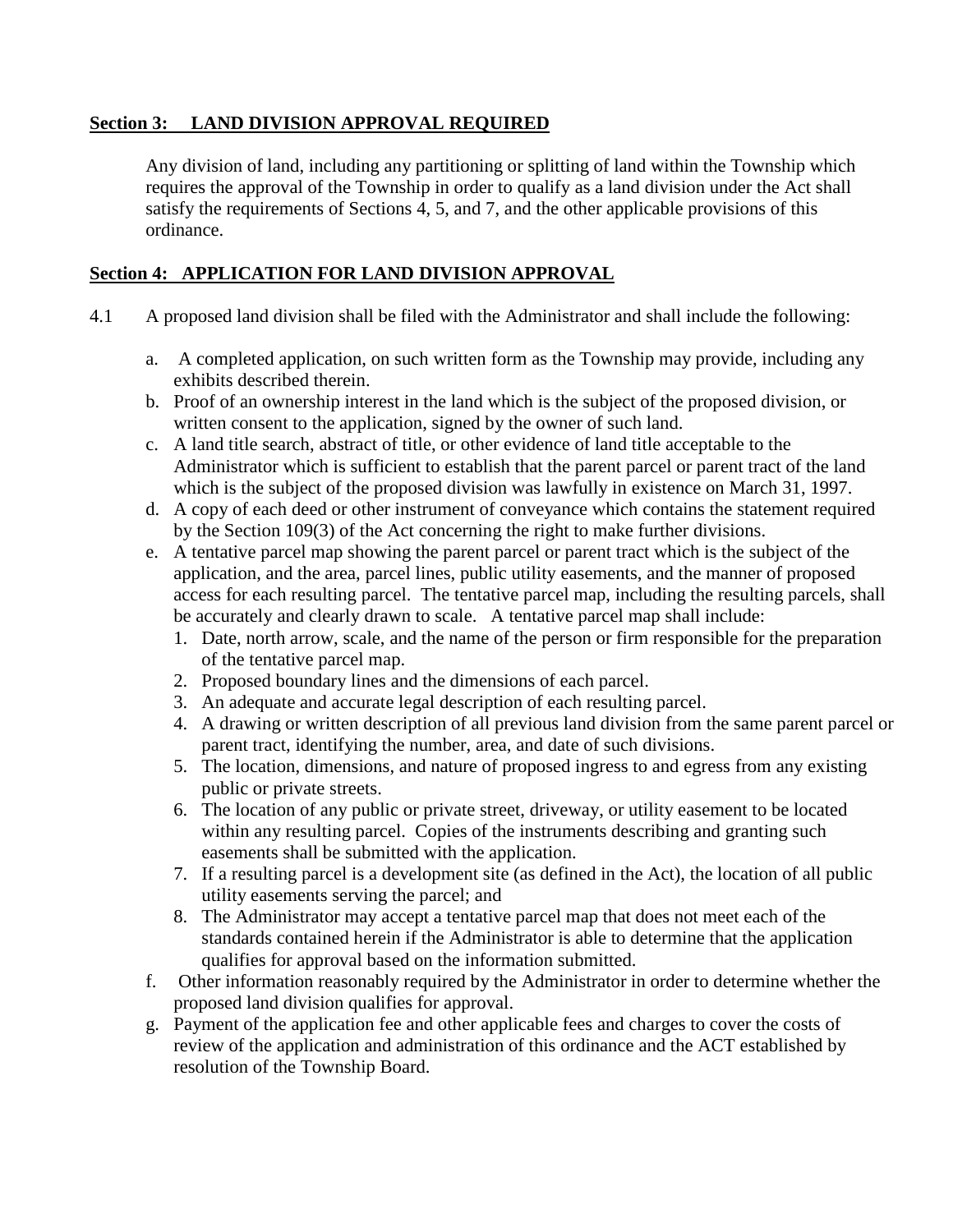4.2 A proposed division shall not be considered filed with the Township, nor shall the time period stated in subsection 5.2 commence, until an application has been submitted, containing all information necessary to ascertain whether the requirements of Sections 108 and 109 of the Act have been met.

## **Section 5. MINIMUM REQUIREMENTS FOR APPROVAL OF LAND DIVISIONS:**

- 5.1 A proposed land division shall be approved by the Administrator upon satisfaction of all of the following requirements:
	- a. The application requirements of Section 4.
	- b. All resulting parcels to be created by the proposed land division(s) shall fully comply with the applicable lot area and lot width requirements of the Township zoning ordinance for the zoning district(s) in which the resulting parcels are located.
	- c. Each resulting parcel shall have the depth-to-width ratio specified by the Township Zoning ordinance for the zoning district(s) in which the resulting parcel is located. If the Township zoning ordinance does not specify a more restrictive depth-to-width ratio, each resulting parcel which is 10 acres or less in area shall have a depth which is not more than four times the width of the parcel. The width and depth of the resulting parcel shall be measured in the same manner provided by the Township zoning ordinance for the measuring of the lot width and lot depth of parcels.
	- d. Each resulting parcel shall have a means of vehicular access to an existing street from an existing or proposed driveway or access easement. Such means of access shall comply with all applicable location standards of the governmental authority having jurisdiction of the existing street.
	- e. The proposed division, together with any previous division(s) of the same parent parcel or parent tract, shall not result in a number of resulting parcels that is greater than that permitted under Section 108 of the Act.
	- f. Each resulting parcel that is a development site (as defined in the Act) shall have adequate easements for public utilities from the resulting parcel to existing public utility facilities.
	- g. The division shall not isolate a cemetery such that the cemetery does not meet the requirements for accessibility under the Act or this Land Division Ordinance.
- 5.2 The Administrator shall approve or disapprove a proposed land division within 45 days after the complete filing of the proposed division with the Administrator, and shall provide the person who filed the application written notice whether the application is approved or disapproved and, if disapproved, all the reasons for the disapproval.
- 5.3 Any notice of approval of a division resulting in a parcel less than one acre in size shall contain a statement that the Township, its officers, and employees are not liable if a building permit is not issued for the parcel for the reasons set forth in Section 109(a) of the Act, including requirements regarding suitability of on-site water supply and on-site sewage disposal, as described in Section  $105(g)$  of the Act.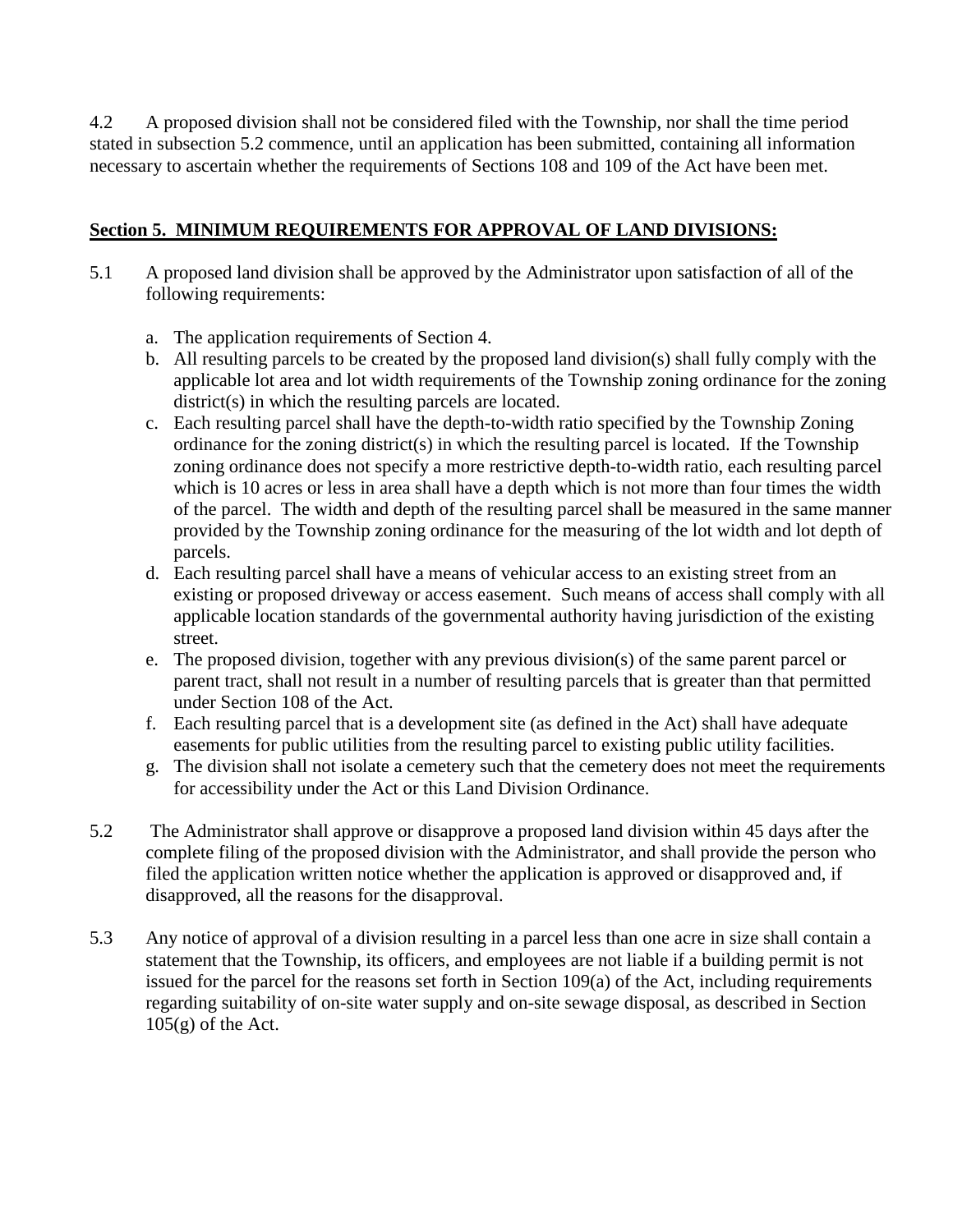- 5.4 An applicant aggrieved by the decision of the Administrator may, within 30 days of the decision, file a written appeal of the decision to the Township Board, which shall consider and decide the appeal by a majority vote of the members present and voting at a public meeting. At least 10 days written notice of the date, time, and place of the meeting at which the appeal is to be considered shall be given to the applicant by regular first-class mail, directed to the applicant's address as shown in the application or in the written appeal. The Township Board may affirm or reverse the decision of the Administrator, in whole or in part, and its decision shall be final.
- 5.5 The Administrator shall maintain a record of all land divisions approved by the Township.

#### **SECTION 6: EXEMPT SPLITS AND OTHER DIVISIONS NOT SUBJECT TO APPROVAL**

- 6.1 An exempt split is not subject to approval by the Township if all resulting parcels are accessible (as defined in the Act) or if either Section 6.3(a) or 6.3(b) of this ordinance applies.
- 6.2 The Township shall not permit the creation of an exempt split if one or more of the resulting parcels are not accessible unless either Section 6.3(a) or 6.3(b) of this ordinance applies to all such inaccessible parcels.
- 6.3 An exempt split or other partitioning or splitting of a parcel or tract that only results in parcels of 20 acres or more in size is not subject to approval by the Township if the parcel or tract is not accessible and either of the following applies:
	- a. The parcel or tract was in existence on March 31, 1997; or
	- b. The parcel or tract resulted from an exempt split or other partitioning or splitting under Section 109(b) of the Act.

## **SECTION 7: APPROVAL OF LAND DIVISIONS**

- 7.1 A decision approving a land division shall be effective for not more than 90 days after such approval by the Administrator or, if appealed, by the Township Board, unless either of the following requirements is satisfied within such 90 period:
	- a. A deed or other recordable instrument of conveyance, accurately describing the resulting parcel(s), shall be recorded with the county register of deeds and a true copy thereof, showing proof of such recording, shall be filed with the Administrator; or
	- b. A survey accurately showing the resulting parcel(s) shall be recorded with the county register of deeds and a true copy thereof, showing proof of such recording, shall be filed with the Administrator. Such survey shall comply with the minimum requirements of Public Act 132 of 1970, as amended.

If neither paragraph (a) nor paragraph (b) is satisfied, such land division approval shall, without further action on the part of the Township, be deemed revoked and of no further effect after the 90<sup>th</sup> day following such approval by the Administrator or, if appealed, by the Township Board.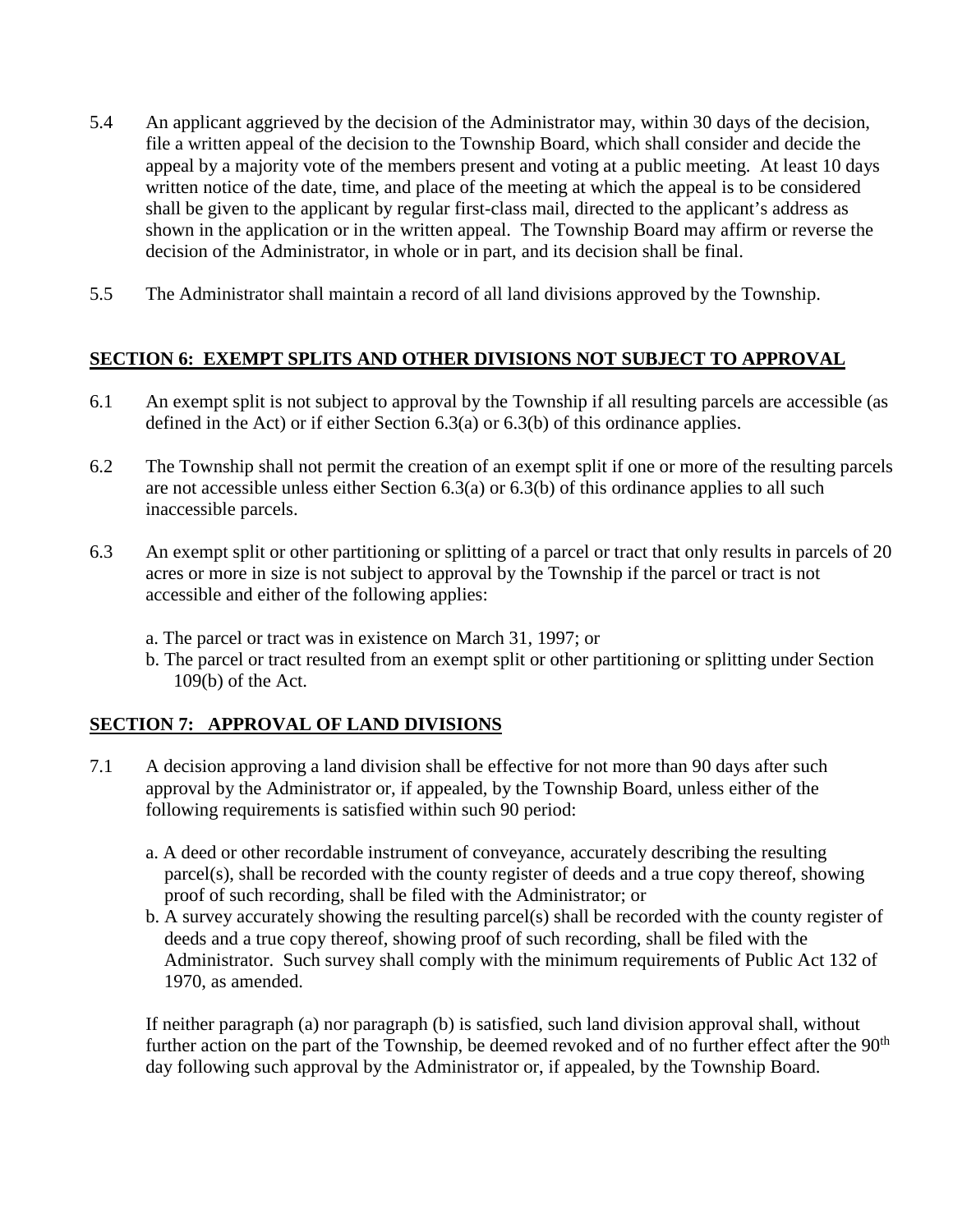- 7.2 All deeds and other recordable instruments of conveyance and all surveys submitted in compliance with Section 7.1 shall be reviewed by the Administrator in order to determine their conformity with the approved tentative parcel map. The Administrator shall mark the date of approval of the proposed land division on all deeds, other recordable instruments of conveyance and surveys which are in conformity with the approved tentative parcel map and which otherwise comply with the requirements of this ordinance. Such documents shall be maintained by the Administrator in the Township record of the approved land division.
- 7.3 The approval of a land division is not a determination that the resulting parcels comply with other ordinances or regulations.
- 7.4 Any parcel created inconsistent with or in violation of this ordinance, where approval hereunder is required, shall not be eligible for issuance of building permits, zoning ordinance approvals or other land use or building approvals under the Township ordinances, nor shall any such parcel be established as a separate parcel on the tax assessment roll.

## **SECTION 8: PENALTIES AND OTHER REMEDIES**

- 8.1 *Municipal Civil Infraction.* A violation of this ordinance, or a violation of any approval granted hereunder, is a municipal civil infraction, for which the fine shall be \$500 for the first offense, and not less than \$1,000 nor more than \$2,500 for subsequent offenses, in the discretion of the court, and in addition to all other costs, damages, expenses and actual attorney fees incurred by the Township in enforcing the ordinance. For purposes of this section, "subsequent offense" means a violation of this ordinance committed by the same person within 12 months of a previous violation of the ordinance for which said person admitted responsibility or was adjudicated to be responsible, provided, however, that offenses committed on subsequent days within a period of one week following issuance of a citation for a first offense shall be considered separate first offenses. Each day that such violation occurs shall constitute a separate offense.
- **8.2** Injunctive Relief. In addition, a violation of this ordinance or a violation of any approval granted hereunder is hereby declared to be a nuisance per se. The issuance of a municipal civil infraction and imposition of the foregoing municipal infraction penalties against a violator shall not prohibit the Township from also seeking injunctive relief against a violator, in order to abate the violation or to seek such other relief provided by law.

#### **SECTION 9: SEVERABILITY**

The provisions of this ordinance are severable and if any provision or other part hereof is determined to be invalid or unenforceable by any court of competent jurisdiction, such determination shall not affect the remaining provisions or other parts of this ordinance.